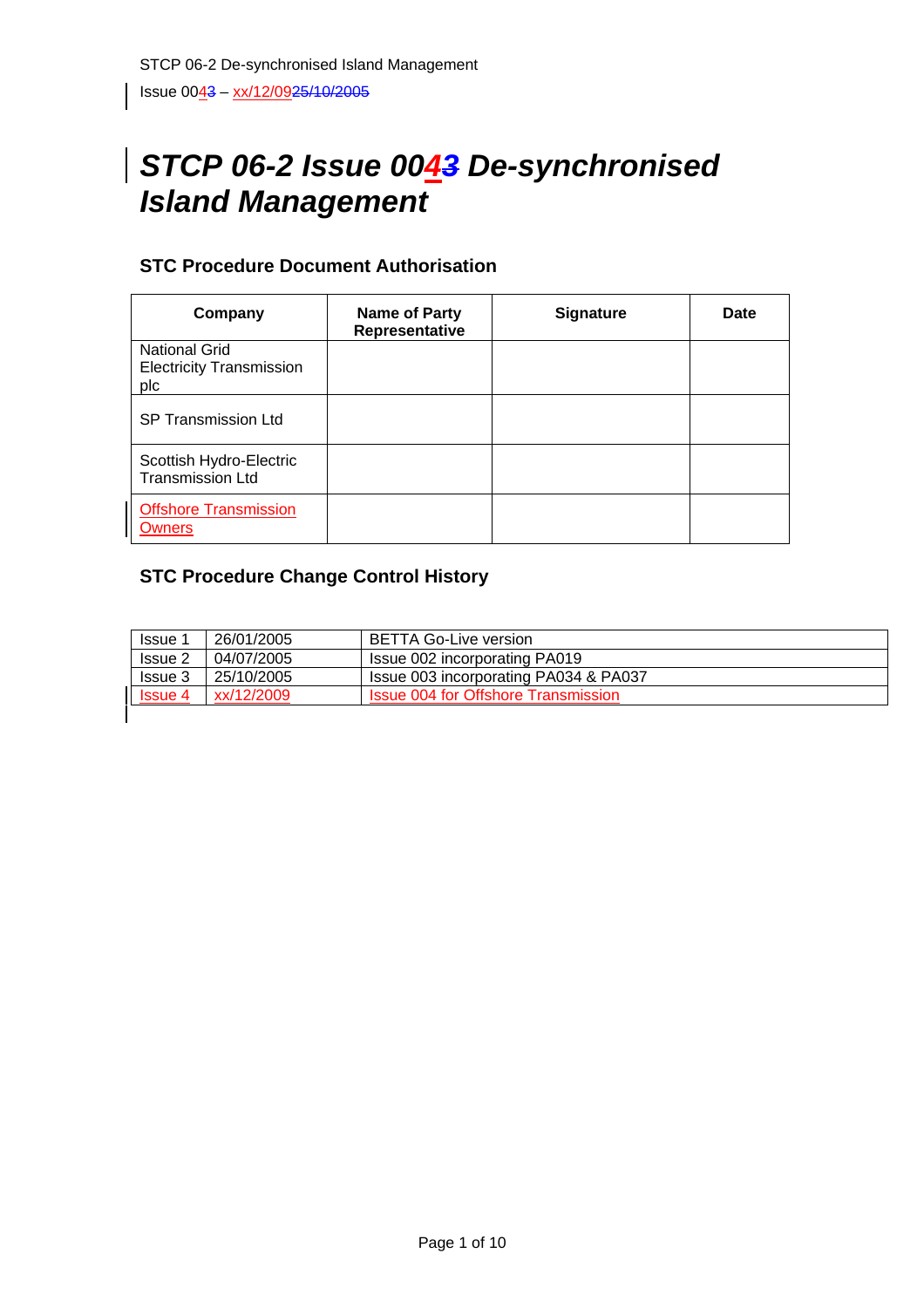Issue 0043 – xx/12/0925/10/2005

# **1 Introduction**

## *1.1 Scope*

- 1.1.1 This procedure shall be utilised in the event that parts of the Total System are operated or are intended to be operated as De-synchronised Islands under specific Outage or contingency conditions. A De-synchronised Island is a part of the Total System that is operating Out of Synchronism with the main GB National Electricity Transmission System, but where there is no Total Shutdown or material Partial Shutdown (as determined by NGET). This procedure does not apply to Systems that operate permanently as a Desynchronised Island. e.g. Shetland.
- 1.1.2 De-synchronised Island management is a joint process between NGET and the TO. For the purposes of this document, the TO is SHETL.
- 1.1.3 This procedure does not cover any arrangements that fall inside the scope of STCP 06-1 Black Start.
- 1.1.4 This procedure covers any De-synchronised Island that includes:
	- part of the GB-National Electricity Transmission System; or
	- is wholly within a User's System and includes a BM Unit registered with NGET and active in the Balancing Mechanism.
- 1.1.5 This procedure covers the arrangements and responsibilities of NGET and the TO, in relation to:
	- the production of a Grid Code OC9 De-synchronised Island Procedure, (DIP);
	- the planning, operation and management of De-synchronised Islands, as part of the arrangements for an Outage on the **GBNational Electricity** Transmission System;
	- the operation and management of unplanned De-synchronised Islands; and
	- re-synchronisation of a De-synchronised Island, to the GBNational **Electricity Transmission System.**
- 1.1.6 It should be noted that the provisions of Grid Code OC9.5 (Re-Synchronisation of De-synchronised Islands) covers the interface between NGET and User's, and where appropriate the TO.

#### *1.2 Objectives*

- 1.2.1 This document specifies the roles and responsibilities for De-synchronised Island management in terms of:
	- planning for a De-synchronised Island;
	- producing a Grid Code OC9 De-synchronised Island Procedure, (DIP);
	- transferring the operation of a De-synchronised Island between NGET and the TO by means of a De-synchronised Island Operating Certificate (DIOC);
	- establishing and operating a De-synchronised Island;
	- liaison with Users; and
	- re-synchronisation of the De-synchronised Island to the **GBNational** Electricity Transmission System.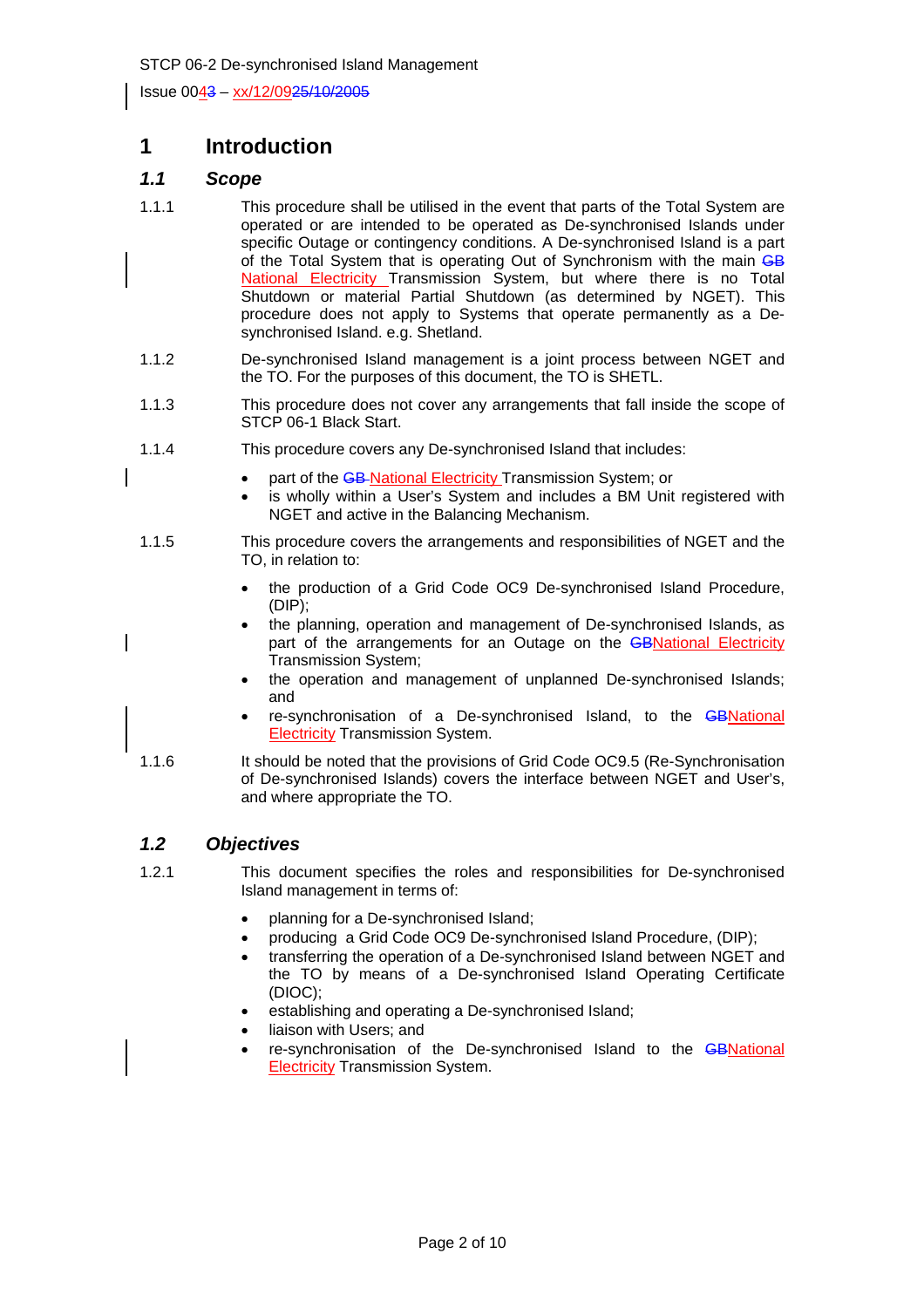Issue 0043 - xx/12/0925/10/2005

# **2 Key Definitions**

## *2.1 For the purposes of STCP 06-2:*

2.1.1 **Event** is as defined in the Grid Code as at the Code Effective Date and for the purposes of this STCP only, not as defined in the STC

# **3 Procedure**

#### *3.1 De-synchronised Island– Outage Planning Process*

- 3.1.1 When NGET receives an Outage request in accordance with STCP 11-1 Outage Planning that, if implemented, would require or could lead to De-synchronised Island running, NGET shall, in conjunction with the TO and Users, consider whether a new De-synchronised Island Procedure (DIP) is required or whether it is appropriate to review and revise an applicable existing DIP (as detailed in section  $3.2$ ).
- 3.1.2 Where the need for a DIP is identified and agreed, the associated Outage request will only be granted if NGET considers an appropriate DIP can be produced prior to the proposed Outage date. Agreement to the Outage request will also be conditional on NGET obtaining User's agreement to the DIP, where appropriate.
- 3.1.3 At the planning stage, NGET may agree the proposed transfer of control of a Desynchronised Island to the TO. When operation of the De-synchronised Island is proposed to be transferred to the TO, under either an Outage or following an Event, the boundary of the De-synchronised Island so transferred shall not include any Transmission Plant and/or Apparatus not wholly owned by that TO or any User's equipment.

# *3.2 De-synchronised Island Procedure (DIP)*

#### **3.2.1 Identification of need for a new DIP or changes to an existing DIP**

- 3.2.1.1 NGET shall, in conjunction with other relevant parties within the proposed Desynchronised Island, be responsible for identifying the need for and agreeing the format and content of a DIP.
- 3.2.1.2 The principles that apply to establishing a new DIP under this STCP, shall also apply to any required changes to an existing DIP.
- 3.2.1.3 If NGET, or any TO which is a party to a DIP, becomes aware that a change is needed to a DIP it shall:
	- in the case of NGET, initiate a discussion between NGET and the relevant TO to seek to agree the relevant change; or
	- if a TO becomes so aware, it shall contact NGET who shall then initiate such discussions.
- 3.2.1.4 Following the need for a change as identified in 3.2.1.3, NGET shall, in conjunction with the TO and other affected Users, review, update and re-issue DIPs as necessary.

#### **3.2.2 Minimum DIP requirements**

- 3.2.2.1 The DIP shall, as a minimum:
	- include a record of which Users and User Sites are covered by the DIP;
	- include a record which of the three methods set out in the Grid Code OC9.5.2 (or combination of the three) shall apply, with any conditions as to applicability;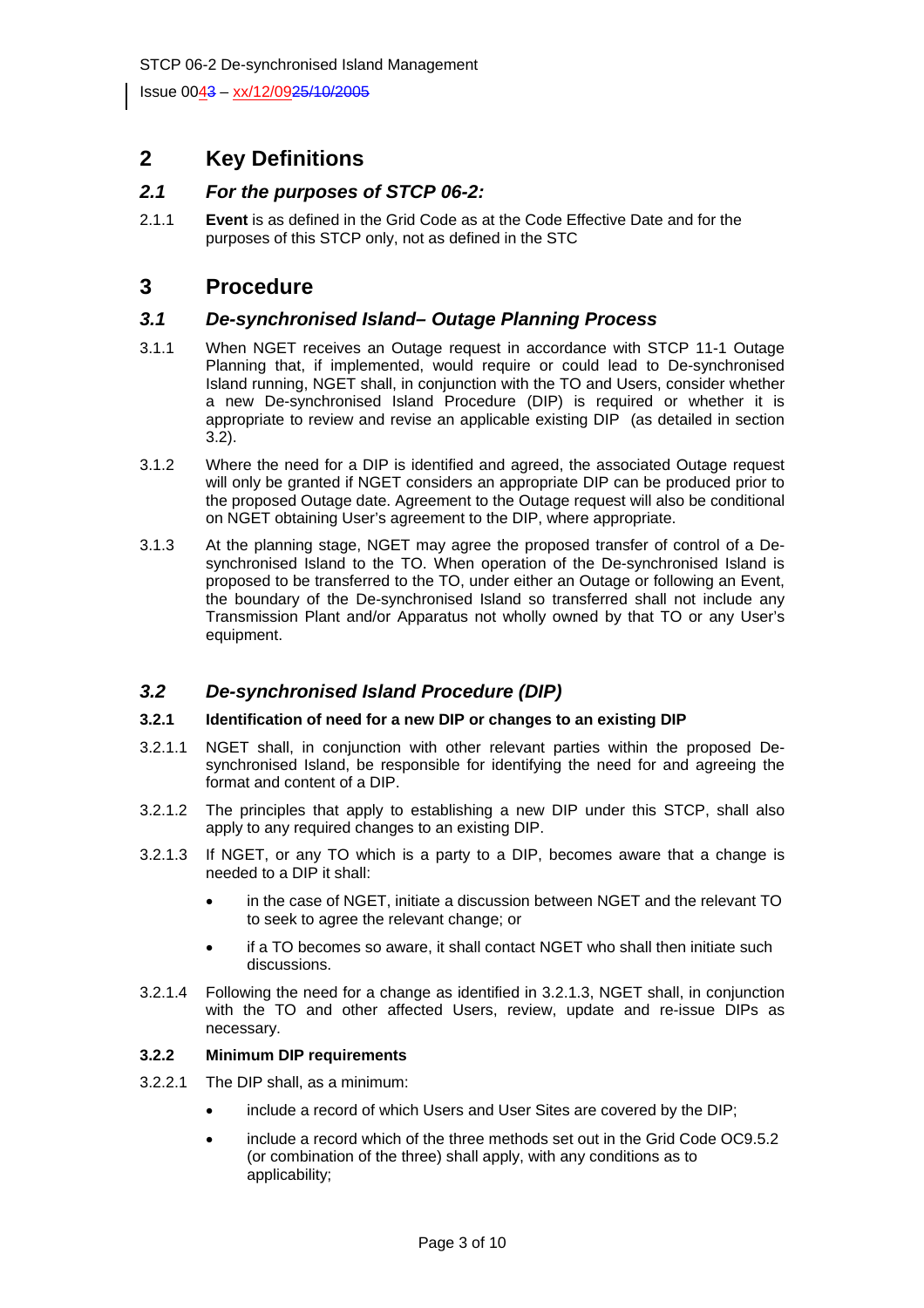Issue 0043 – xx/12/0925/10/2005

- set out what is required from NGET, the TO and each User in terms of each De-synchronised Island, whether planned or unplanned; and
- set out what action should be taken if a DIP does not cover a particular set of circumstances.
- 3.2.2.2 The DIP shall establish responsibilities for re-synchronisation, including liaison with Users and establishing the required conditions.

#### **3.2.3 DIP development**

- 3.2.3.1 When developing the DIP, NGET shall be responsible for procuring from relevant Users the information necessary for the operation of the De-synchronised Island. For example, this may include (but not limited to):
	- a schedule of Transmission System connected Generating Units, with appropriate MW and Mvar range within the De-synchronised Island and indicate whether these can be run as either block loads or on free governor action;
	- load profile and load duration curves;
	- confirmation of the Reactive Power and Frequency response capability of Generating Units within the proposed De-synchronised Island; and
	- the co-ordination of the necessary contracts to provide island services within the proposed De-synchronised Island.
- 3.2.3.2 Where it is the intention to transfer operation of the De-synchronised Island to the TO and issue a DIOC, the DIP should contain additional information, pertinent to safe and secure operation of the De-synchronised Island, as agreed with the TO. For example, this may include (but not limited to):
	- available Embedded generation:
	- confirmation of sufficient generation to meet the De-synchronised Island Demand plus response and reserve requirements;
	- confirmation of sufficient Mvar capability to meet the De-synchronised Island Demand plus reserve requirements;
	- restoration and contingency arrangements;
	- confirmation that relevant contracts will be in place;
	- power System configuration including available levels of LF relay and DAR status; and
	- the update frequency of the above information.
- 3.2.3.3 The DIP may also include any other relevant factors that NGET, the TO or Users believe are relevant and could have an impact on De-synchronised Island establishment or operation.
- 3.2.3.4 When requested by NGET, the TO shall provide all reasonable assistance in the development and production of a DIP.
- 3.2.3.5 When NGET has prepared a DIP, NGET shall send it to the TO for agreement. Once agreed, the DIP shall be signed by NGET and passed on to the TO for signature to provide confirmation of the agreement. NGET will also seek written confirmation of agreement from all relevant Users.
- 3.2.3.6 Once signed, the DIP shall become a Grid Code OC9 De-synchronised Island Procedure under this STCP and shall apply between NGET and the TO as if it were part of this STCP.
- 3.2.3.7 A copy of the DIP shall be issued by NGET to the TO accompanied by the issue number and the date of implementation.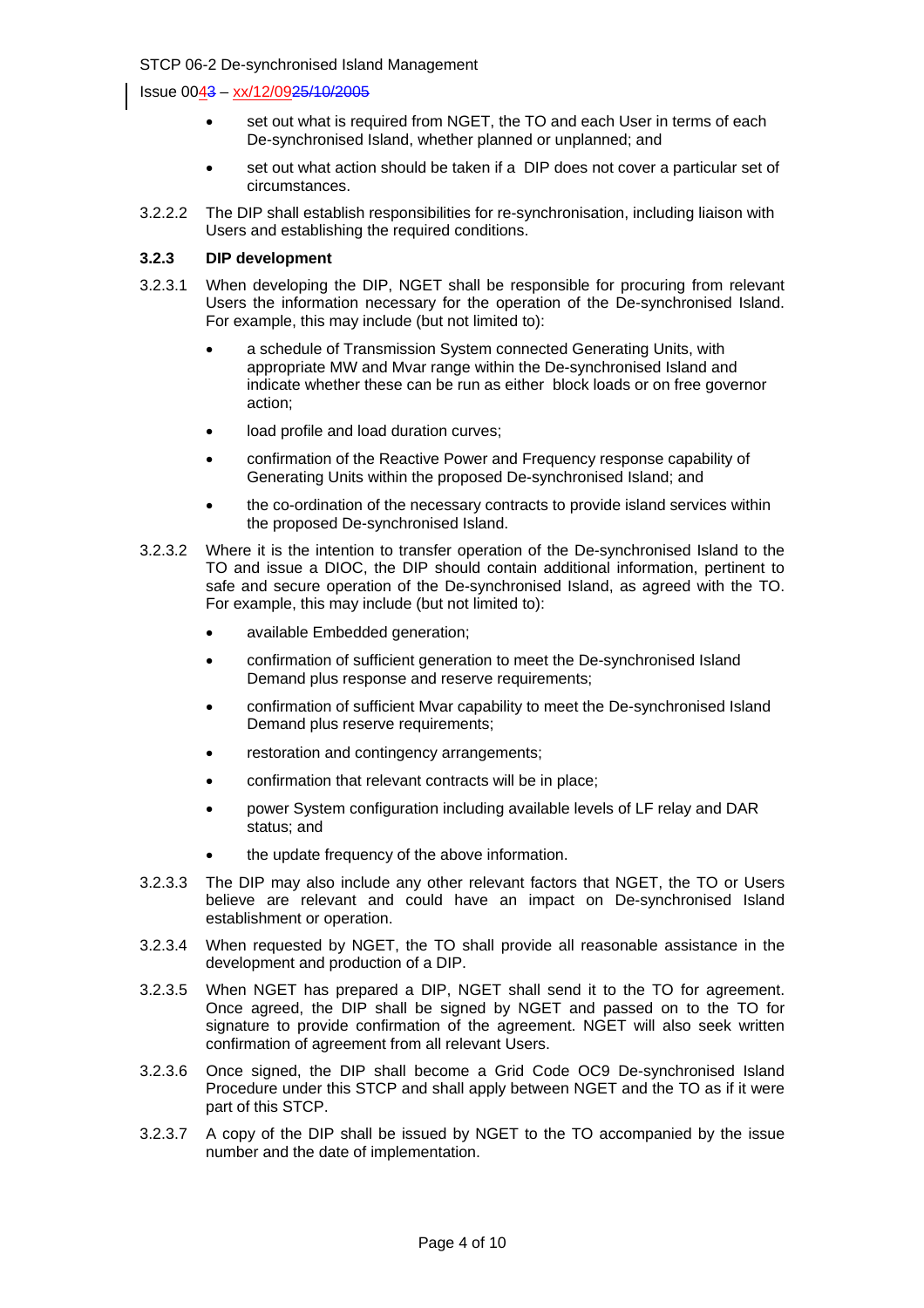Issue 0043 – xx/12/0925/10/2005

- 3.2.3.8 NGET shall ensure, in so far as reasonably practicable, that each User shall comply with Grid Code OC9.5 (as amended from time to time), and any DIP signed as agreed by that User pursuant to Grid Code OC9.5.
- 3.2.3.9 If a DIP can not be agreed between NGET and the TO, this section 3.2 shall not apply. NGET may plan on the basis that if a DIP can be agreed with appropriate Users, it will be implemented in accordance with normal Grid Code provisions, with NGET undertaking the operation of the De-synchronised Island.

## *3.3 Transfer of a De-synchronised Island*

- 3.3.1 This section applies to De-synchronised Islands where it is the intention to transfer operation of the De-synchronised Island to the TO.
- 3.3.2 If the TO and NGET are in agreement, NGET may pass operation of a Desynchronised Island to the TO, providing that a DIP is in place that covers the particular System conditions that are encountered or expected to be encountered.
- 3.3.3 NGET shall sanction De-synchronised Island establishment and operation, on the basis that all conditions relevant to the DIP and the effective operation of the Desynchronised Island are satisfied. Any Outage that requires a DIP can only be taken when the conditions relevant to that DIP are in place.
- 3.3.4 The TO shall implement a DIP in accordance with its provisions or as otherwise agreed with NGET. The TO may issue instructions to Generating Units as provided for in the DIP.
- 3.3.5 Prior to formal transfer, NGET shall remain responsible for all aspects of operation within the proposed De-synchronised Island.
- 3.3.6 Formal transfer shall take place by the issue of a DIOC by NGET and its acceptance by the TO. Formal transfer shall follow the guidelines in Appendix A.
- 3.3.7 The necessary actions to create the De-synchronised Island shall be agreed and implemented in accordance with STCP1-1 Operational Switching and the agreed DIP.

# *3.4 TO Operation of a Planned De-synchronised Island*

- 3.4.1 Once the DIOC has been accepted by the TO, the TO shall be responsible for the operation of that part of the System covered by the DIOC until the DIOC is cancelled. The De-synchronised Island should be operated in accordance with the requirements of the DIP, Good Industry Practice and the following voltage and Frequency criteria:
	- the Frequency on the De-synchronised Island shall be nominally 50Hz and shall be controlled within the limits 49.5 – 50.5Hz; and
	- voltage levels on the GBNational Electricity Transmission System shall normally remain within -/+ 5% of nominal. The minimum voltage is –10% and the maximum is + 10% of nominal. Voltages of +10% and –5% should not prevail for more than 15 minutes.
- 3.4.2 NGET shall provide to the TO all necessary information as detailed in sections 3.2.3.1 - 3.2.3.3 (or as otherwise agreed), to the TO to enable it to fulfil its duties under the DIP. NGET shall provide regular updates of the information as detailed in sections 3.2.3.1 - 3.2.3.3 to the TO at the following intervals:
	- as agreed in the DIP;
	- at the request of the TO; or
	- if the Plant, Apparatus, Demand or System configuration changes significantly from that detailed in the DIP.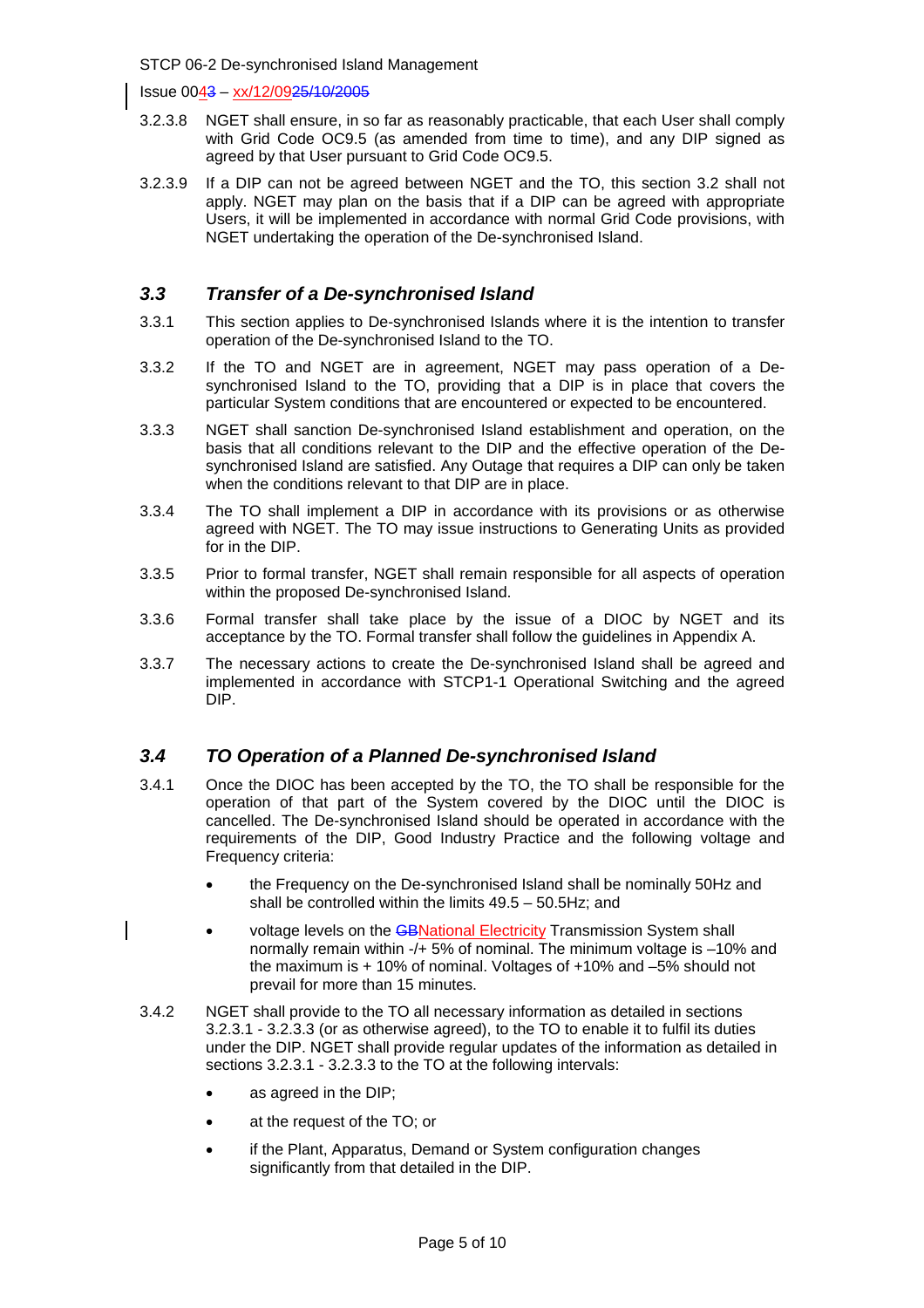Issue 0043 – xx/12/0925/10/2005

- 3.4.3 At any time during which a DIOC is in force for a particular De-synchronised Island NGET may, where it has good reason, cancel the DIOC and take back operation of the De-synchronised Island. NGET shall notify Users accordingly.
- 3.4.4 At any time during which a DIOC is in force for a particular De-synchronised Island the TO may, where it has good reason, choose to cancel the DIOC and pass back operation of the De-synchronised Island to NGET. NGET shall notify Users accordingly.
- 3.4.5 NGET shall retain an overview of the operation of the De-synchronised Island that has been transferred to the TO by way of the DIOC. Whilst the DIOC is in place NGET shall not liaise with Users without agreement of the TO.

## *3.5 Operation of an Un-Planned De-synchronised Island*

- 3.5.1 An Event can result in an unplanned De-synchronised Island. In such circumstance section 3.5.2 - 3.5.5 shall apply whether or not there is a DIP in place.
- 3.5.2 It is accepted that in the initial phase, following an unplanned De-synchronised Island Event, normal operational standards may not be achievable and the National Electricity Transmission System may be operated outside normal voltage and Frequency criteria, provided that damage to Plant and/or Apparatus, or a safety hazard would not result.
- 3.5.3 If the resultant De-synchronised Island is not sustainable and is operating outside of normal parameters, then NGET shall liaise with the TO and Users to agree how the De-synchronised Island may be safely shutdown.
- 3.5.4 If the resultant De-synchronised Island is not sustainable and its continued operation would risk safety or cause damage to Plant and/or Apparatus the TO may take the decision to shutdown the De-synchronised Island using the emergency Switching provisions of STCP1-1 Operational Switching and Grid Code OC7.6.6. This would only apply where the normal liaison timescales would not permit the option in section 3.5.3 to be followed.
- 3.5.5 If the ongoing running of the De-synchronised Island in its current form is not sustainable, but recoverable, then NGET may liase with the TO and Users to agree a course of action to change the characteristics of the De-synchronised Island, for example, by load reduction.
- 3.5.6 If the De-synchronised Island is sustainable, then NGET shall immediately liaise with the TO and all affected Users, informing Users of the situation and advising them of a De-synchronised Island under OC9.5 of the Grid Code.
- 3.5.7 In some circumstances immediate re-synchronisation may be possible, in which case, this will be carried out within the provisions of STCP1-1. If a period of Desynchronised Island running is required in excess of that required for immediate resynchronisation, NGET may make use of, where available, an existing DIP. Where there is no approved DIP, the TO shall assist NGET by provision (where appropriate) of relevant operational information.
- 3.5.8 If a De-synchronised Island is established and maintained where there is no DIP in place, the De-synchronised Island shall only be maintained where all affected Users who can be contacted have agreed to the continued operation.
- 3.5.9 NGET may with the agreement of the TO, pass operational responsibility of the Desynchronised Island to the TO, in line with any DIP. Transfer of operation to the TO shall be in accordance with section 3.3 and its continuing operation shall be in accordance with section 3.4.
- 3.5.10 In the case of Events causing an emergency situation it is accepted that it may be necessary to complete the Plant and/or Apparatus release before a DIOC is issued.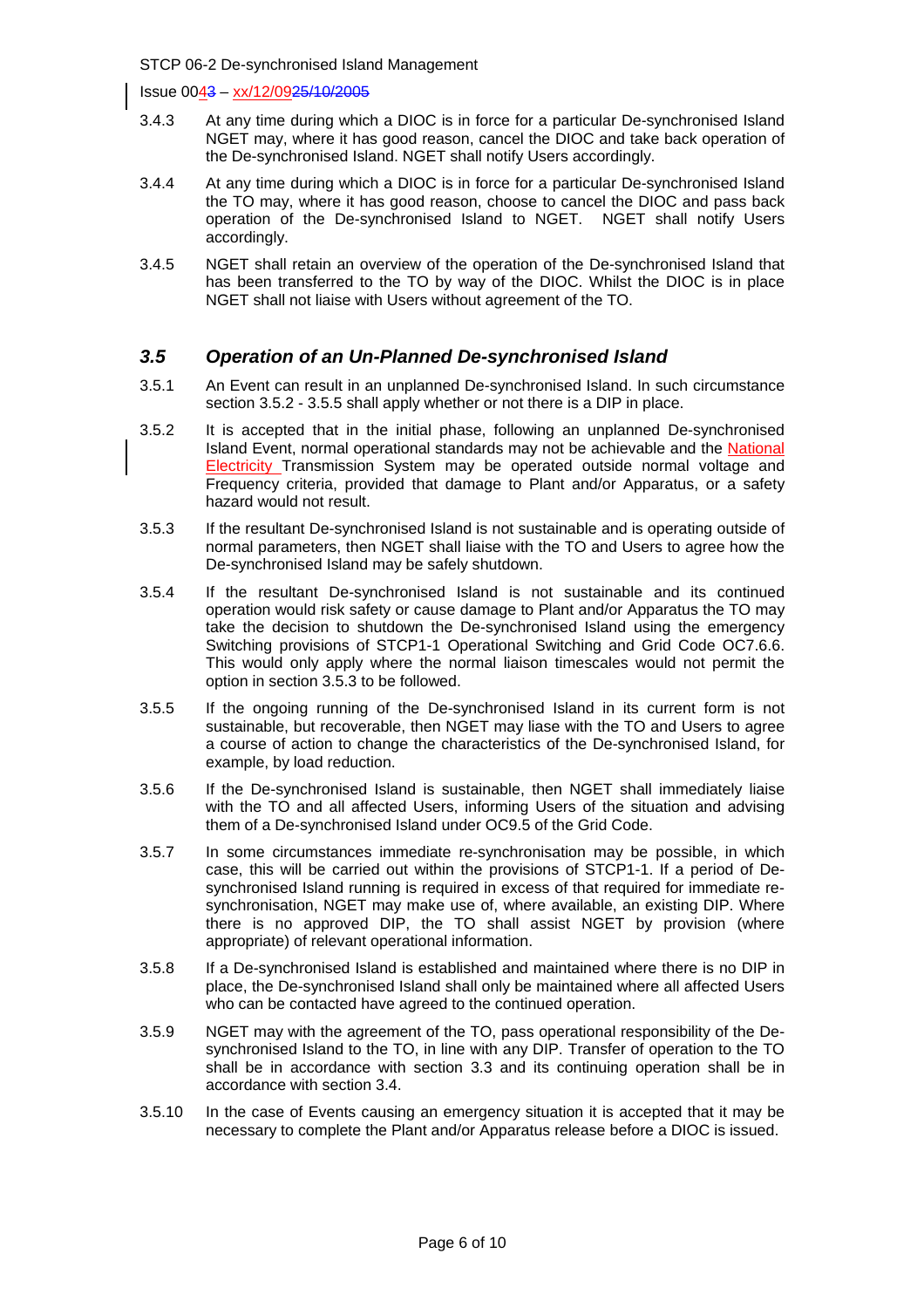Issue 0043 – xx/12/0925/10/2005

#### *3.6 Change in conditions*

3.6.1 A DIOC is only valid for the agreed configuration of the TO's Transmission System within the De-synchronised Island at the time of release. Further faults or Outages within the De-synchronised Island that have a lasting influence on the viability and or effectiveness of the De-synchronised Island must be brought to the attention of NGET who shall agree with the respective TO the most appropriate course of action. This may include the cancellation of the DIOC and the transfer of the Desynchronised Island back to NGET.

## *3.7 Re-synchronisation of De-synchronised Islands*

- 3.7.1 Once the TO has completed the Outage (whether this be planned or unplanned), the Plant and/or Apparatus shall be made available to NGET in accordance with STCP 01-1 Operational Switching.
- 3.7.2 Re-synchronisation of the De-synchronised Island shall also be in accordance with STCP 01-1 Operational Switching.
- 3.7.3 Following re-synchronisation of the De-synchronised Island, the TO shall inform NGET of all relevant conditions within the transferred System and the DIOC shall be cancelled. Operation of the De-synchronised Island returns to NGET. NGET shall inform appropriate Users that normal operation has resumed.

# *3.8 De-synchronised Island Test Bookings*

- 3.8.1 If a planned De-synchronised Island has not taken place for a period of greater than 12 months then NGET may choose to carry out a De-synchronised Island Test. All De-synchronised Island Tests shall be carried out in accordance with the provision of STCP 08-3 Operational/System Testing.
- 3.8.2 De-synchronised Island Tests should be agreed in accordance with STCP 11-1 Outage Planning and included in the Outage database for information.

#### *3.9 Training*

3.9.1 The TO shall ensure that its control room staff continue to remain trained and suitably skilled to operate a De-synchronised Island where control is transferred to it under a DIP. NGET shall make available, where reasonably requested, suitable training resources and facilities to assist in this process.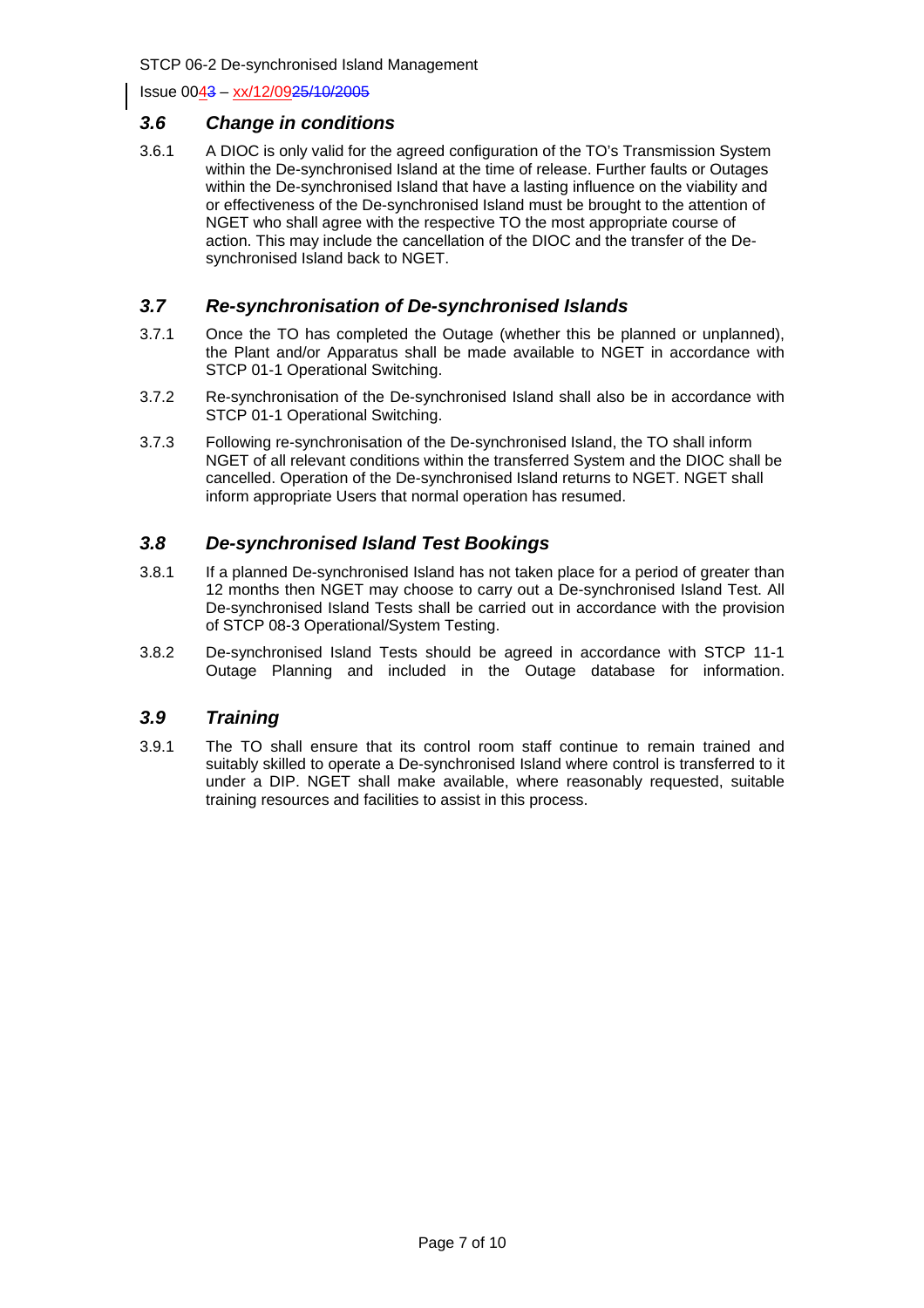Issue 0043 - xx/12/0925/10/2005

# *Appendix A: De-synchronised Island Operating Certificate (DIOC) Completion*

A De-synchronised Island Operating Certificate (DIOC) will be used to formally sanction the transfer of operation of a De-synchronised Island from NGET to TO and vice versa. Part 1 of the certificate will be completed by NGET and faxed to the TO.

#### **DIOC Pro-forma Part 1**

Each DIOC will have a unique code, generated by NGET. If required, the TO may use their own additional code.

#### De-synchronised Island Definition

Textual description of extent of De-synchronised Island.

#### Grid / Supply Points

List of 4 figure codes of all Grid / Bulk supply points within the De-synchronised Island

#### Power Stations / Generating Units

List of all transmission / embedded BMU generation.

#### Boundary Circuits

List of Outaged ccts / apparatus forming the boundary to main System.

Applicable De-synchronised Island Procedure (DIP)

The title, number, version and date of the applicable DIP shall be entered in this section.

#### **DIOC Pro-forma Part 2**

De-synchronised Island Operational Release.

Once the TO has received the form, it will be checked for accuracy. Formal transfer will take place when the TO and NGET Control Engineer agree a time / date and each party signs its copy of the form. This shall be logged in the appropriate control room logs.

#### **DIOC Pro-forma Part 3**

#### De-synchronised Island Operational Cancellation

At the point at which operation of the De-synchronised Island is to be transferred from TO to NGET, the DIOC shall be cancelled. Part 3 of the DIOC form shall be completed by agreement of a time / date and each party signs its copy. This shall be logged in the appropriate control room logs.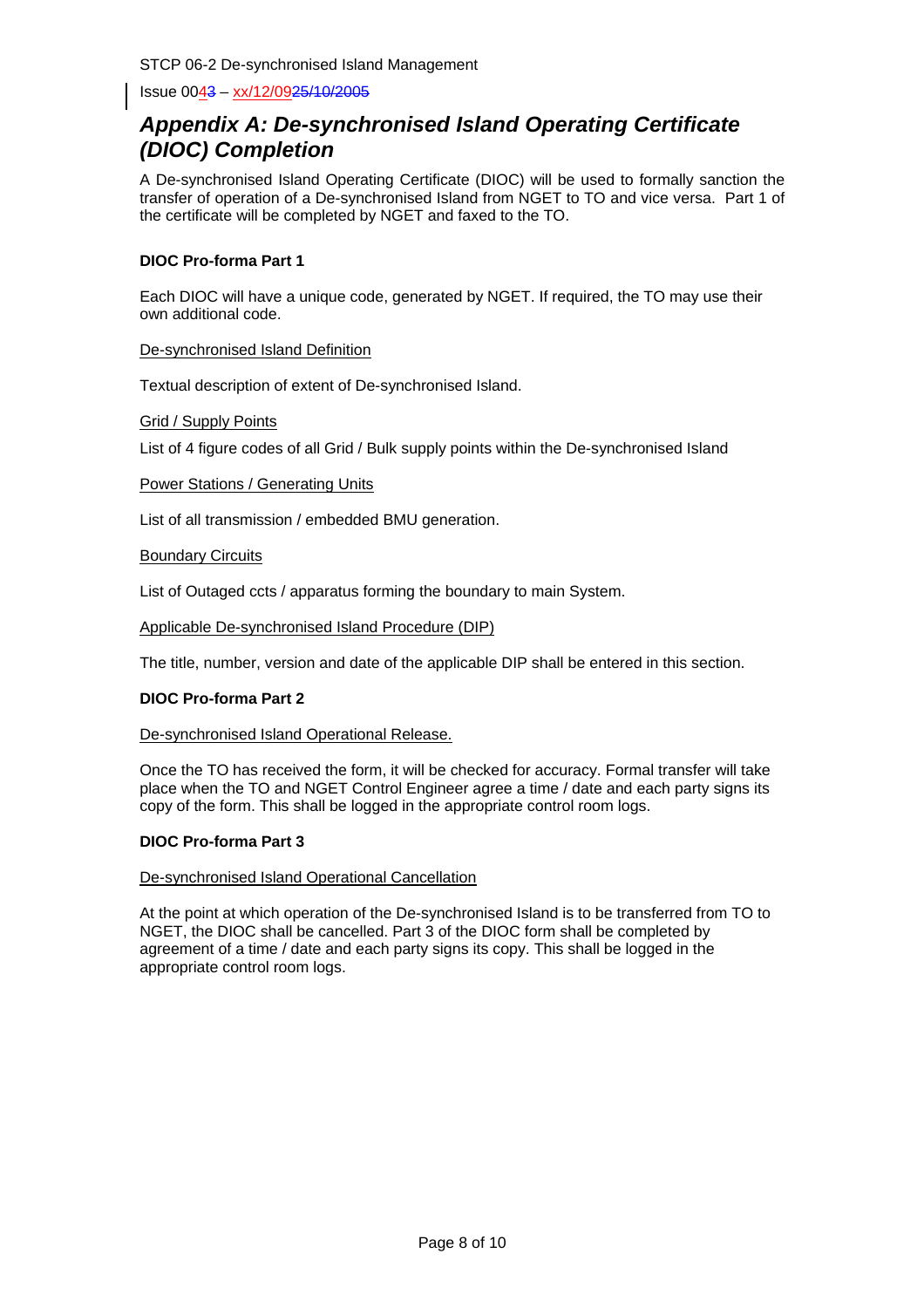Issue 0043 - xx/12/0925/10/2005

| DE-SYNCHRONISED ISLAND OPERATION CERTIFICATE            | DIOC No XXXX |  |  |  |
|---------------------------------------------------------|--------------|--|--|--|
| Part 1<br>DE-SYNCHRONISED ISLAND DEFINITION             |              |  |  |  |
|                                                         |              |  |  |  |
|                                                         |              |  |  |  |
| <b>GRID/ SUPPLY POINT(S)</b>                            |              |  |  |  |
|                                                         |              |  |  |  |
|                                                         |              |  |  |  |
| POWER STATION(S) / GENERATING UNIT(S)                   |              |  |  |  |
|                                                         |              |  |  |  |
| <b>BOUNDARY CIRCUITS</b>                                |              |  |  |  |
|                                                         |              |  |  |  |
|                                                         |              |  |  |  |
|                                                         |              |  |  |  |
| APPLICABLE DE-SYNCHRONISED ISLAND PROCEDURE (DIP)       |              |  |  |  |
| Part 2: DE-SYNCHRONISED ISLAND OPERATIONAL RELEASE      |              |  |  |  |
|                                                         |              |  |  |  |
|                                                         |              |  |  |  |
| Part 3: DE-SYNCHRONISED ISLAND OPERATIONAL CANCELLATION |              |  |  |  |
|                                                         |              |  |  |  |
|                                                         |              |  |  |  |
|                                                         |              |  |  |  |
|                                                         |              |  |  |  |